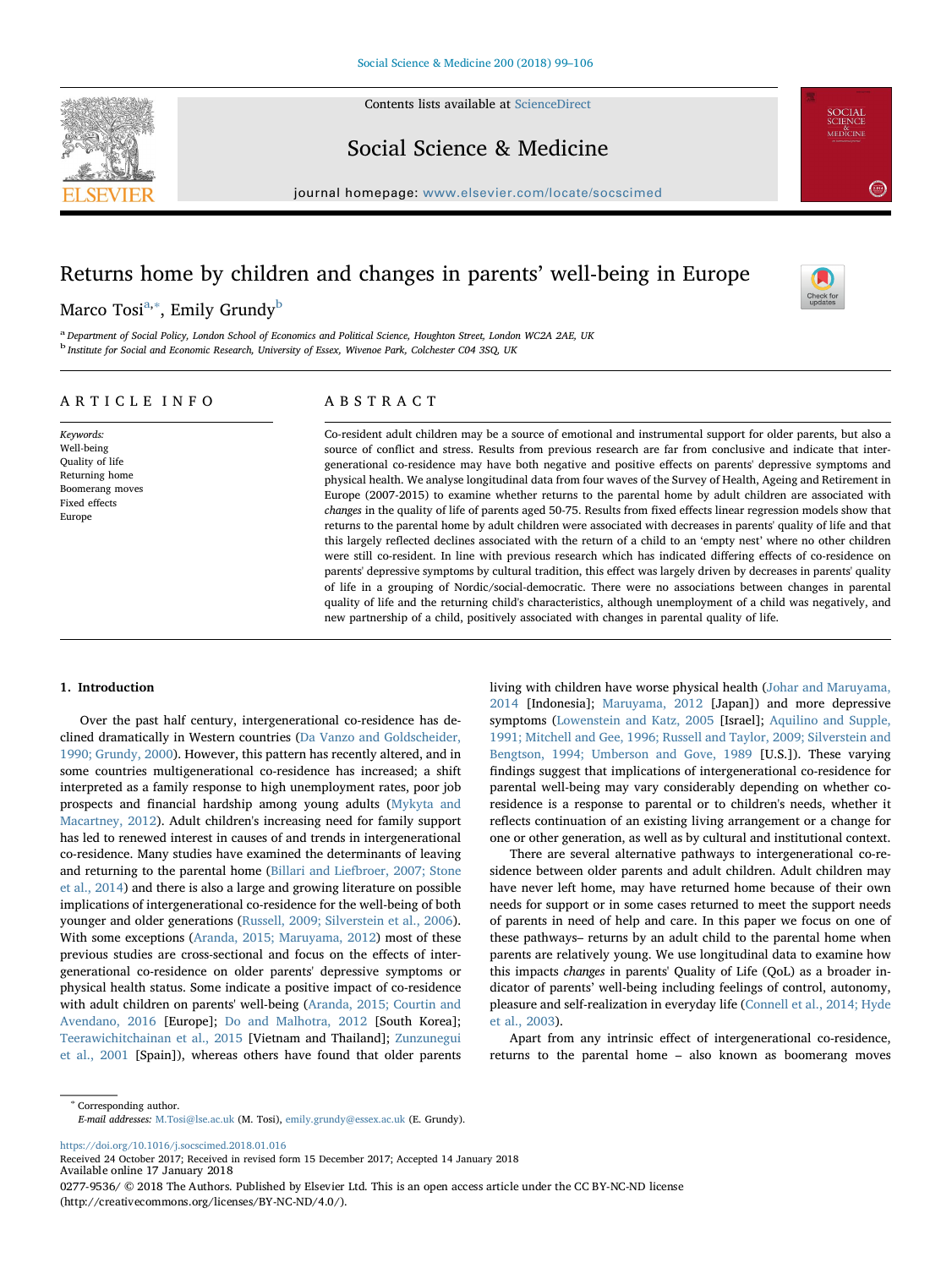([Mitchell, 2006](#page-6-12)) – may be associated with declines in parents' QoL, because of a violation of normative expectations that children should be successfully launched into adulthood [\(Aquilino and Supple, 1991;](#page-6-10) [Pillemer et al., 2012; South and Lei, 2015; Shanahan, 2000\)](#page-6-10). [Ward and](#page-6-13) [Spitze \(2007\)](#page-6-13) suggest that such counter-transitions may have negative consequences for parent-child relationships when they are perceived by parents as indicating a lack of autonomy or unwarranted dependency by children.

Returns to the parental home may be especially stressful for parents, when they result in a disruption of the normative empty nest. Previous studies have shown that parental life satisfaction increases as adult children leave the family nest and achieve adult status ([White and](#page-7-1) [Edwards, 1990; Pillemer et al., 2012; VanLaningham et al., 2001\)](#page-7-1). A reverse (negative) effect might be exerted by adult children refilling an empty nest ([Ward and Spitze, 2004\)](#page-6-14). Home returning may thus be related to a decline in parents' QoL to a greater extent, or only, when all other children have also left home. However, some parents may welcome adult children returning home and enjoy sharing experiences and daily activities under the same roof ([Aquilino and Supple, 1991](#page-6-10)). Boomerang children may be an important source of support and company for parents living in an empty nest, which would suggest a positive association between returns in the parental home and parents' QoL.

## 1.1. Processes behind boomerang moves

Home returning behaviours are often affected by other life course transitions, including changes in economic resources, such as unemployment; changes in family circumstances, such as partnership breakdown; or deterioration in the physical or mental health of the child [\(South and Lei, 2015\)](#page-6-15). New economic constraints, such as job loss or income reduction, increase the need for intergenerational support and are related to children's decision to move back to the parental home ([Kleinepier et al., 2017; Sandberg-Thoma et al., 2015;](#page-6-16) [Smits et al.,](#page-6-17) [2010;](#page-6-17) [Wiemers, 2014\)](#page-7-2). Economic difficulties and temporary instability prompt returns to the parental home, particularly among young adults who leave education to find a position in the labour market [\(Stone](#page-6-18) [et al., 2011, 2014\)](#page-6-18). Similarly, union dissolution may prompt a return to the parental home as a possible solution to economic, housing, and emotional problems arising from the event ([Arundel and Lennartz,](#page-6-19) [2017; Gram-Hanssen and Bech-Danielsen, 2008; Guzzo, 2016;](#page-6-19) [Michielin et al., 2008; South and Lei, 2015](#page-6-19)). Emotional distress and mental health problems per se make the transition to adulthood more difficult and are correlated with boomerang moves ([Sandberg-Thoma](#page-6-20) [et al., 2015](#page-6-20)).

For parents these events in a child's life may be distressing in themselves, regardless of whether or not they result in the child's return home. The notion of linked lives suggests that parents tend to suffer when they see their children suffer, and previous studies have indicated that children's exposure to problematic and stressful experiences are associated with a decline in parents' well-being and mental health ([Elder et al., 2003; Fingerman et al., 2012; Green](#page-6-21)field and Marks, 2006; [Kalmijn and De Graaf, 2012; Knoester, 2003; Milkie et al., 2008;](#page-6-21) [Pillemer et al., 2017\)](#page-6-21). It has been also shown that job loss and family break-ups are factors that exacerbate the negative consequences of living together on parents' well-being, life satisfaction and marital relationship quality ([Aquilino and Supple, 1991; Copp et al., 2017; Davis](#page-6-10) [et al., 2016](#page-6-10)).

# 1.2. European context

Variations in preferences, attitudes and family norms across European regions suggest that returns to the parental home may have diverse impacts on parents' well-being ([Grundy and Murphy, 2017](#page-6-22)). Returning home may countervail expectations about a normal developmental path, especially in some Western and Nordic societies where self-achievement and autonomy are valued. However, this may be not

the case in Southern and Eastern European countries where family attitudes are more conservative and are linked to values stressing family interdependence and traditional roles [\(Inglehart, 2015; Duncan and Pfau-](#page-6-23)Effi[nger, 2012; Jappens and Van Bavel, 2012; Reher, 1998](#page-6-23)).

Cultural traditions interact with political and economic institutions. In Nordic countries, and other countries deemed 'social-democratic' in some discourses on welfare state typologies, welfare systems provide services and supports that cushion some of the impact of events such as illness or unemployment arguably making practical support from the family less critical ([Anttonen et al., 2003; Esping-Andersen, 1990](#page-6-24)). State or state facilitated provision of income, housing and care support systems facilitates the residential independence of young and old generations [\(Oinonen, 2008](#page-6-25)). In Southern and Eastern Europe, by comparison, the supply of state support is much less generous and parents may expect to provide support to adult children who need it through coresidence. For example, there is evidence for some Southern countries that weak public support systems along with high levels of homeownership and restricted rental markets are associated with delays in home leaving and with returns home [\(Albertini et al., 2017; Tosi, 2017;](#page-6-26) [Mulder and Billari, 2010](#page-6-26)). In former Eastern bloc countries the erosion of welfare states following the collapse of the Soviet Union has been associated with an increase in intergenerational co-residence; and, it is argued, a resurgence of familistic values [\(Mair, 2013](#page-6-27)).

The economic recession of the last decade has increased young adults' needs for family support and in some countries has been associated with higher rates of intergenerational co-residence [\(Aassve et al.,](#page-6-28) [2013\)](#page-6-28). Economic hardship which generally has negative impacts on people' QoL, may affect young adults' decision to return home, particularly in countries such as Greece where the crisis had more severe consequences.

In this paper we investigate whether there is a negative (adverse) association between boomerang moves and parent's QoL; whether any such association varies across European regions and varies according to whether the adult child returns to an 'empty nest' or a household including other co-resident children. We also analyse whether antecedent or concomitant transitions by the child into unemployment and divorce/separation moderate any association between boomerang moves and changes in parent's QoL.

#### 2. Data and methods

#### 2.1. Data and sample

We used data from four waves of the Survey of Health, Ageing and Retirement in Europe (SHARE). This is a cross-national population representative longitudinal survey. Information about individuals aged fifty years or older and their partner – independently of his/her age – were gathered in 2007 (wave 2), 2011 (wave 4), 2013 (wave 5) and 2015 (wave 6). Respondents were interviewed in multiple waves, but the sample was also refreshed to keep it representative of the ageing population at each wave. Although representative, the sample size is not proportional to the population living in each country (weighted results available upon request). We excluded the first wave from the analysis because indicators of parents' QoL were collected through a self-completion ("drop off") questionnaire including a high proportion of missing values (about 36%) and a low response rate (less than 50%). The third wave collected retrospective life history data and lacked information on variables of interest here. The initial household response rate in wave 2 was 54% ([Börsch-Supan et al., 2013\)](#page-6-29) and only 61% of these respondents also participated in the last interview. The attrition rate was 33% between waves 2 and 4, 21% between waves 4 and 5, and 20% between waves 5 and 6. Attrition was particularly high in Germany and the Czech Republic (about 60%), and low in Denmark (about 30%), while the household response rate was particularly low (< 40%) in Belgium and Switzerland.

SHARE gathered detailed information for up to five children living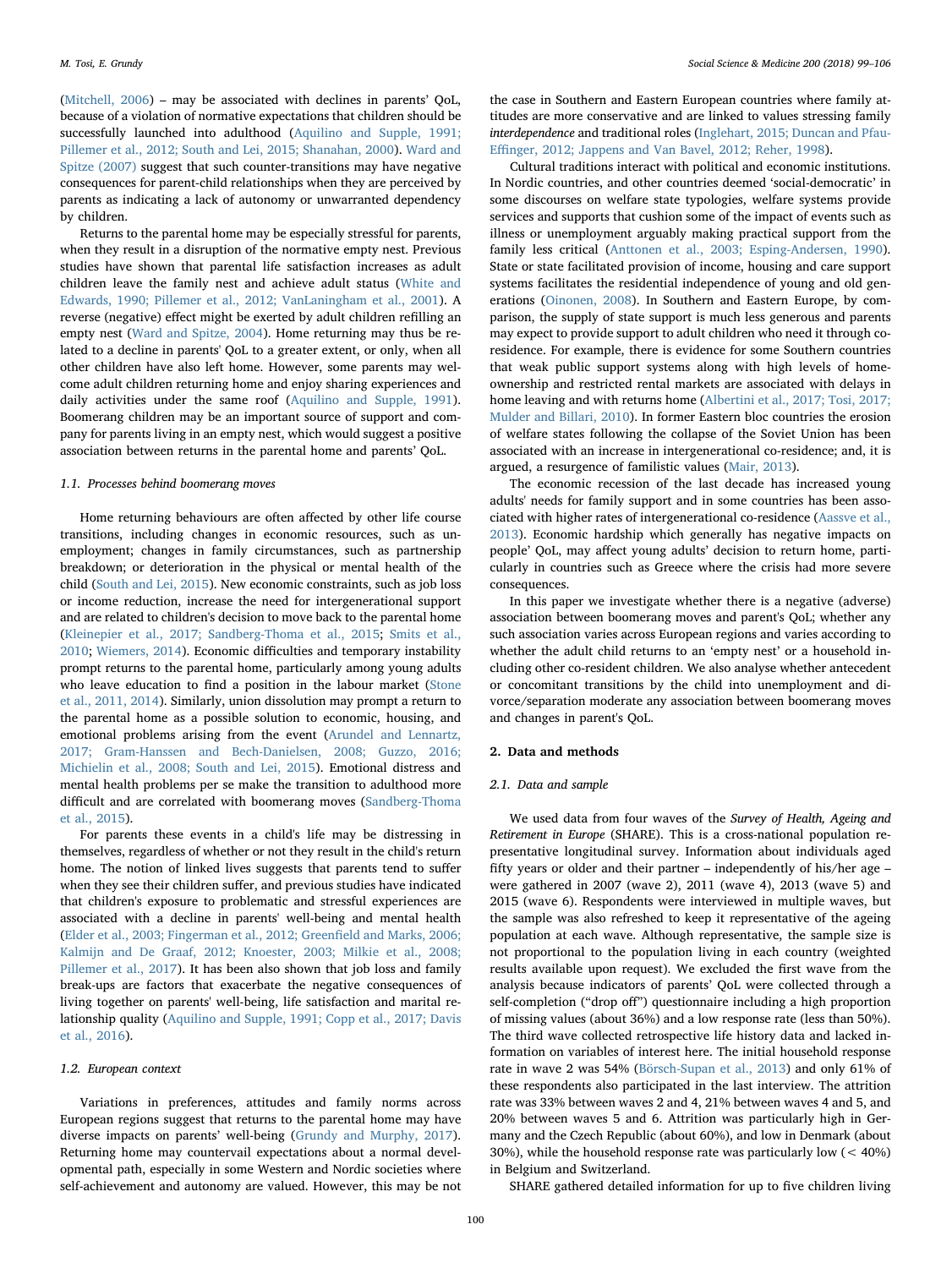inside or outside the household (about 98% of the overall population). We used the reported sex and date of birth of each child to link children's information and follow the same child across waves. In our sample we included people aged 50-75 who had at least one child living outside the parental home at baseline. We chose this upper age limit in order to reduce the chance that home returning was driven by parents' support needs as intergenerational co-residence of frail elderly parents and caregiving children may have different implications for parents' QoL. We restricted the sample to parents who were present in at least two waves as our outcome of interest was change in quality of life. We also excluded 3080 respondents not living in their country of origin as migrant parents may have different levels of well-being and different cultural views about intergenerational co-residence. The final sample includes data from 17 countries. Drawing on previous research cultural roots, attitudes and welfare regimes, in some analyses we divided countries into four groups: a Southern European grouping (Italy, Spain, Portugal and Greece), a former Eastern bloc cluster (Slovenia, Czech Republic Estonia, and Poland), a Western European group (Austria, France, Luxemburg, Belgium, Germany and Switzerland) and a Nordic group (the Netherlands, Sweden and Denmark). In additional sensitivity analyses we also undertook some analyses for different subgroups of countries.

#### 2.2. Measures

#### 2.2.1. Quality of life

The indicator of quality of life used was the CASP-12; a short version of the original 19 item version (CASP-19). CASP is a validated measure of quality of life and well-being derived from a theory of human needs comprising four life domains: 'control', 'autonomy', 'pleasure' and 'selfrealization' [\(Hyde et al., 2003; Sim et al., 2011\)](#page-6-30). The shortened 12-item scale combines the life domains 'control and autonomy' and has been recommended in previous research as appropriate to measure quality of life among people aged 50 or over [\(Wiggins et al., 2008](#page-7-3)). The scale is based on 12 indicators and ranges from 12 to 48, with higher scores indicating better quality of life.

## 2.2.2. Independent variables

The main independent variable referring to returns to the parental home was derived from a question about parent-child geographical proximity. In two parent households, questions about children's characteristics were asked of one of the two parents (the family respondent) who replied on behalf of both. The variable was set equal to one when a parent reported that a specific child was living outside the parental home at baseline but was co-resident at follow-up. Respondents who had a returning child were then excluded from the sample after the event, thus excluding reverse transitions (children leaving the parental home) from the estimates. We excluded cases where parents changed accommodation between waves ( $n = 139$ ) as in this case it might be the parent who moved to the child's home. We also created a dichotomous variable indicating whether or not parents had any co-resident child at baseline as we wished to see if the effects on parental well-being varied depending on whether a child returned to an empty or a partially full nest.

As noted above, parents' well-being may be influenced by the status of their children, whether or not they return home. In order to allow for this, we included four dummy variables in the analysis indicated whether or not parents had at least one child who was (i) unemployed, (ii) in education, (iii) married or partnered, or (iv) divorced or separated. In a further step, we distinguished between children's returns to the parental home occurring when they were employed, unemployed, or not in the labour force, and when they were partnered, never married, or divorced/separated. The reference group refers to parents who had no children returning home. We considered employment and marital status measured before the move of the child back to the parental home, because the status prior to the move is more likely to

capture the actual reason for returning home. We also distinguished between children who had left the parental home less than six years and at least six years before returning home. A reasoning for this distinction is that returns to co-residence may be seen as a violation of normative expectations to a greater extent when they occur many years after the transition out of the parental home.

## 2.2.3. Other covariates

Although children's needs are usually more important than parents' ones in predicting boomerang moves [\(Smits et al., 2010\)](#page-6-17), in some cases parental support needs, such as poor health, may also prompt co-residence. As health is also strongly associated with QoL ([Blane et al.,](#page-6-31) [2008\)](#page-6-31) we included four covariates related to health status of the parents. These were: number of chronic diseases (0-10); number of mobility limitations (0-10); one or more limitations in activities of daily living (ADL); one or more limitations in instrumental activities of daily living (IADL). Respondents answered these questions about health conditions individually. Difficulties with everyday activities (ADL) included in the questionnaire were related to dressing, eating, using the toilet, bathing and showering, getting in and out of bed, and walking across a room; while instrumental activities (IADLs) referred to preparing a hot meal, shopping for groceries, making telephone calls, taking medications, and managing money. Health indicators were to some extent correlated with each other, and thus we checked our results using an index of health conditions. The items were treated as continuous variables – indicating the number of ADL, IADL, mobility limitations and chronic diseases – and were combined into an index (Cronbach's alpha = 0.67) by adopting a principal component analysis and weighting each item for its factor loading. We found similar results to those presented in the text below.

Becoming widowed may be associated with both children's returns to the parental home and parental QoL [\(Bond et al., 2003\)](#page-6-32). Retirement may also be associated with changes in parental QoL and probability of a child returning home. We therefore included parent's age, marital and employment status as additional covariates. Marital status was treated as a categorical variable distinguishing between the currently partnered, the divorced/separated/never married, and the widowed. A dichotomized variable was derived to identify those who retired from the labour market during the observation window.

#### 2.3. Empirical model

We used fixed effects linear regression models in order to estimate the association between changes in living arrangements and changes in parent's QoL. The estimates were based on within-individual variation, and thus, although 99,000 observations were included in the sample, the coefficient related to boomerang moves was estimated on 1070 transitions (see [Table 1](#page-3-0)). The advantage of this modelling strategy is that it controls for time-invariant observed and unobserved characteristics, for example, previous history of family relationships which might influence children's decision to return home and parent's QoL. Betweencountry differences are accounted for, under the assumption of parallel intercepts.

We examined the pooled sample of mothers and fathers because preliminary results showed no gender differences in the association between boomerang moves and parent's QoL. Since there was a correlation between partners' QoL, we used cluster-robust standard errors to take account of this intra-household correlation ([Wooldridge, 2003](#page-7-4)). Although we observed a skewed distribution of CASP score, diagnostic analyses for our fixed effects models showed that the residual distribution did not violate the normality assumption (at 95% level).

We analysed unbalanced panel data where the number of waves as well as the time between waves vary remarkably across individuals and countries. To account for this, we derived the number of months that respondents spent in the observation window from the date of the first interview. This variable served to control for the length of the time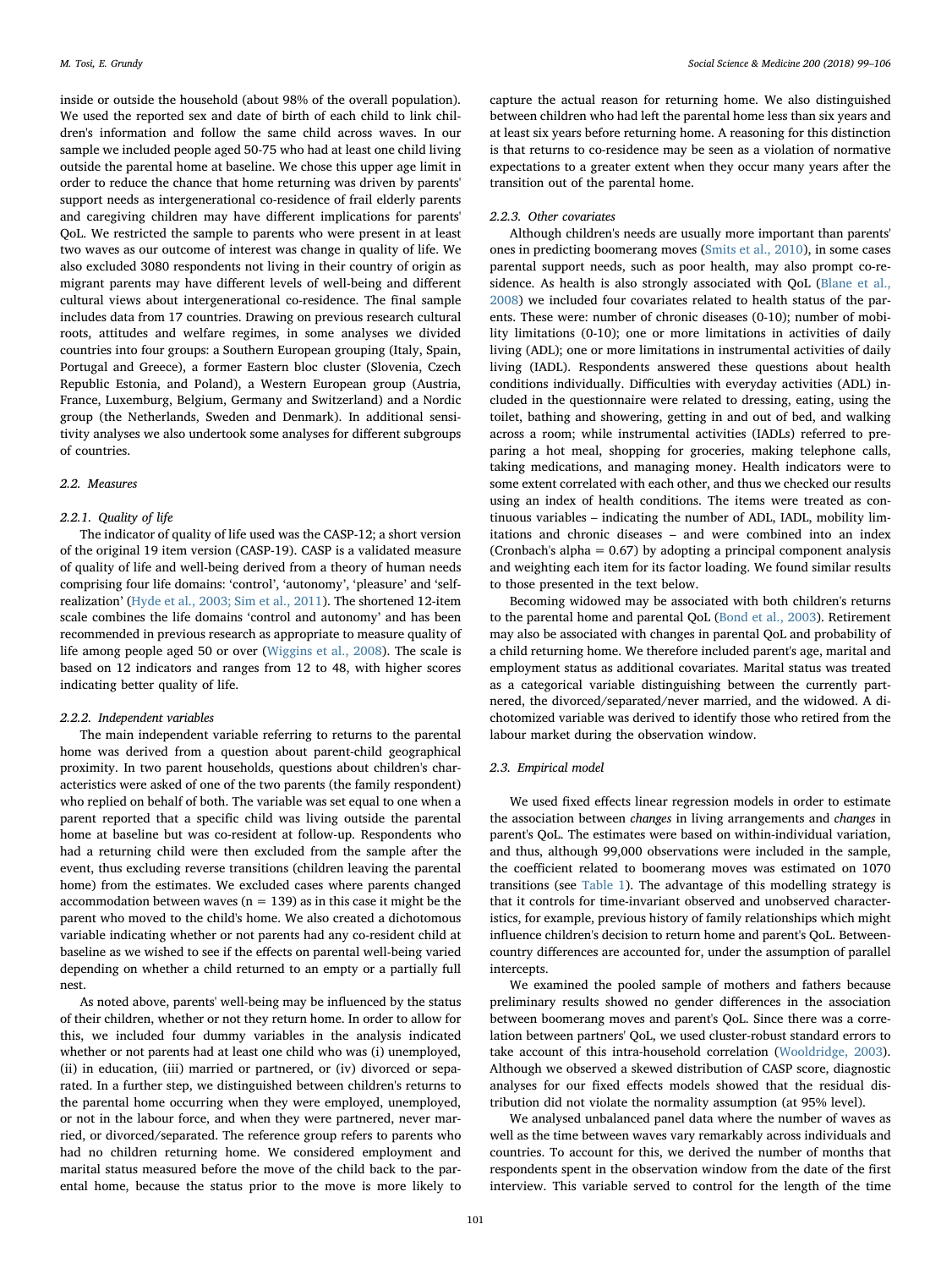#### <span id="page-3-0"></span>Table 1

Sample characteristics.

|                                          | Mean or %<br>(S.D.) | Transitions or average changes<br>% or mean (S.D.) |            |      |      |      |  |  |
|------------------------------------------|---------------------|----------------------------------------------------|------------|------|------|------|--|--|
|                                          |                     | N.                                                 | In         | N.   | Out  | N.   |  |  |
| CASP score (12-48)                       | 38.2(5.94)          |                                                    | 0.08(4.98) |      |      |      |  |  |
| Child returns home                       | 1.1                 | 1070                                               | 1.7        | 1070 |      |      |  |  |
| One or $+$ child:<br>unemployed          | 10.2                | 10,125                                             | 7.1        | 3963 | 60.5 | 3783 |  |  |
| One or $+$ child: student                | 9.6                 | 9501                                               | 2.8        | 1570 | 54.1 | 3627 |  |  |
| One or $+$ child: partnered              | 75.8                | 75,259                                             | 22.3       | 3515 | 3.4  | 1573 |  |  |
| One or $+$ child: divorced/<br>separated | 15.7                | 15,612                                             | 5.0        | 2644 | 13.8 | 1280 |  |  |
| Age                                      | 63.3(6.37)          |                                                    | 2.64(1.39) |      |      |      |  |  |
| Mother                                   | 57.1                | 56,690                                             |            |      |      |      |  |  |
| Marital status                           |                     |                                                    |            |      |      |      |  |  |
| Partnered                                | 75.8                | 75,201                                             | 1.7        | 249  | 2.8  | 1318 |  |  |
| Divorced/separated                       | 13.2                | 13,101                                             | 0.5        | 247  | 3.2  | 262  |  |  |
| Widowed                                  | 11.0                | 10,961                                             | 2.1        | 1150 | 1.0  | 66   |  |  |
| Retirement                               | 58.2                | 57,808                                             | 24.6       | 6897 | 4.0  | 1356 |  |  |
| Number of chronic diseases               | 1.58(1.45)          |                                                    | 0.09(1.25) |      |      |      |  |  |
| Number of mobility<br>limitations        | 1.21(1.94)          |                                                    | 0.11(1.68) |      |      |      |  |  |
| At least 1 limitation in ADL             | 8.1                 | 7954                                               | 5.7        | 3263 | 54.1 | 2474 |  |  |
| At least 1 limitation in                 | 12.2                | 12,130                                             | 8.7        | 4826 | 50.5 | 3457 |  |  |
| <b>IADL</b>                              |                     |                                                    |            |      |      |      |  |  |
| Other child(ren) at home                 | 25.3                | 25,109                                             |            |      |      |      |  |  |
| Catholic countries                       | 57.5                | 57,748                                             |            |      |      |      |  |  |
| N. of observations                       | 100.0               | 99,263                                             | 55,136     |      |      |      |  |  |
| N. of parents                            |                     | 37,163                                             |            |      |      |      |  |  |
| Movers' characteristics                  |                     |                                                    |            |      |      |      |  |  |
| Gender: daughter                         | 44.4                | 475                                                |            |      |      |      |  |  |
| Age                                      | 36.6(8.31)          |                                                    |            |      |      |      |  |  |
| <b>Employment status</b>                 |                     |                                                    |            |      |      |      |  |  |
| Employed                                 | 71.0                | 760                                                |            |      |      |      |  |  |
| Unemployed                               | 12.0                | 128                                                |            |      |      |      |  |  |
| Other not active                         | 17.0                | 182                                                |            |      |      |      |  |  |
| Marital status                           |                     |                                                    |            |      |      |      |  |  |
| Partnered                                | 31.9                | 341                                                |            |      |      |      |  |  |
| Never married                            | 56.1                | 600                                                |            |      |      |      |  |  |
| Divorce/Separated                        | 12.0                | 129                                                |            |      |      |      |  |  |
| Years out of the parental home           |                     |                                                    |            |      |      |      |  |  |
| $\leq$ = 5                               | 42.1                | 450                                                |            |      |      |      |  |  |
| > 5                                      | 57.9                | 620                                                |            |      |      |      |  |  |
| N. of observations/parents               | 100.0               | 1070                                               |            |      |      |      |  |  |
|                                          |                     |                                                    |            |      |      |      |  |  |

Note: mean and % based on the total number of observations. Transitions or average changes based on within-individual changes cross waves. Unweighted results.

#### between waves.

#### 2.4. Analytical strategy

After a brief description of the sample characteristics, we present results from the fixed effects linear regression models. In the first model, we analysed the main association between home returning and changes in parent's QoL, net of parents' and children's characteristics. In the second model, we added an interaction term between having a child move back and having other children living at home. We tested whether returns to an empty nest had a stronger association with changes in parent's QoL, compared to boomerang moves when other children were co-resident. In models 3, 4 and 5, we analysed children's characteristics which may underlie reasons for moving back home as time spent by a returning child outside the family of origin as well as his or her employment and marital status might moderate the association between returns home and parent's QoL. Finally, we fitted separate models for Nordic, Western, Southern and Eastern European countries, and then we tested whether the association between returns to the parental home and parent's QoL was significantly different in these contexts.

# 3. Results

## 3.1. Sample description

[Table 1](#page-3-0) provides descriptive information on the study sample. Parent's QoL was on average equal to  $38.3$  (SD = 5.9) on a scale ranging from 12 to 48. QoL increased on average by 0.08 points over time with a standard deviation of five points. Only two per cent of parents aged 50-75 had a child moving back to live with them. The second panel in [Table 1](#page-3-0) shows that adult children who returned to the parental home were on average aged thirty-six years old and about forty per cent of them were daughters. Among boomerang children, 71% were employed, 12% unemployed and 17% out of the labour force. Most children moving back home (about 56%) were never married, while only twelve per cent were divorced or separated. Over 40% of children had left the parental home no more than five years before returning home.

About one-tenth of parents had at least one unemployed child and/ or one in education, while 7% and 3% of parents had a child who became unemployed or a student respectively. Reverse transitions out of unemployment and education were relatively more frequent, and more than half of parents with unemployed or student children had at least one who found a job or left education. Most parents (76%) had at least one child living with a partner, while only 16% of them had a divorced child. About one-quarter of parents had a child who got married and 5% had a child who became divorced.

## 3.2. Returning home and parent's quality of life

[Table 2](#page-3-1) presents the results of fixed effects linear regression models, where we estimated the association between returning home and changes in parent's QoL. Model 1 shows that parent's QoL decreased when an adult child moved back to live with them. This association

#### <span id="page-3-1"></span>Table 2

Results of fixed effects linear regression models on parental Quality of Life (CASP-12).

|                                           | Model 1   |        | Model 2   |        |
|-------------------------------------------|-----------|--------|-----------|--------|
|                                           | Coef.     | S.E.   | Coef.     | S.E.   |
| Child returns home                        | $-0.32*$  | (0.16) | $-0.84**$ | (0.23) |
| One or $+$ child: unemployed              | $-0.28**$ | (0.06) | $-0.28**$ | (0.06) |
| One or $+$ child: student                 | $-0.02$   | (0.06) | $-0.02$   | (0.06) |
| One or $+$ child: partnered               | $0.17**$  | (0.07) | $0.17**$  | (0.07) |
| One or $+$ child: divorced/separated      | $-0.03$   | (0.08) | $-0.03$   | (0.08) |
| Age                                       | $0.62**$  | (0.07) | $0.61**$  | (0.07) |
| Age <sup>2</sup>                          | $-0.01**$ | (0.00) | $-0.01**$ | (0.00) |
| Marital status (Ref. Partnered)           |           |        |           |        |
| Divorced/Separated                        | 0.13      | (0.22) | 0.13      | (0.22) |
| Widowed                                   | 0.08      | (0.15) | 0.08      | (0.15) |
| Retirement                                | $0.38**$  | (0.06) | $0.39**$  | (0.06) |
| N. of chronic illness                     | $-0.24**$ | (0.02) | $-0.24**$ | (0.02) |
| N. of mobility limitations                | $-0.38**$ | (0.01) | $-0.38**$ | (0.01) |
| One or $+$ limitations in ADL.            | $-0.40**$ | (0.08) | $-0.40**$ | (0.08) |
| One or $+$ limitations in IADL            | $-0.87**$ | (0.06) | $-0.87**$ | (0.06) |
| Wave (Ref.2)                              |           |        |           |        |
| 4                                         | 0.09      | (0.19) | 0.09      | (0.19) |
| 5                                         | 0.42      | (0.27) | 0.42      | (0.27) |
| 6                                         | 0.33      | (0.35) | 0.33      | (0.35) |
| Time under observation                    | $-0.01**$ | (0.00) | $-0.01**$ | (0.00) |
| Child returning * Other co-resident child |           |        | $0.96**$  | (0.33) |
| (ren)                                     |           |        |           |        |
| Constant                                  | 18.34**   | (3.01) | 18.45**   | (3.01) |
| N. of families                            | 27,433    |        | 27,433    |        |
| N. of parents                             | 37,163    |        | 37,163    |        |
| Observations                              | 99,263    |        | 99,263    |        |
| R-squared                                 | 0.04      |        | 0.04      |        |
|                                           |           |        |           |        |

Note: \*\*p < .01, \*p < .05, + p < .1. Unweighted estimates. ADL: limitations in activities of daily living. IADL: limitations in instrumental activities of daily living. Other co-resident child(dren) is a time-constant variable measured at baseline. Cluster-robust standard errors in parenthesis.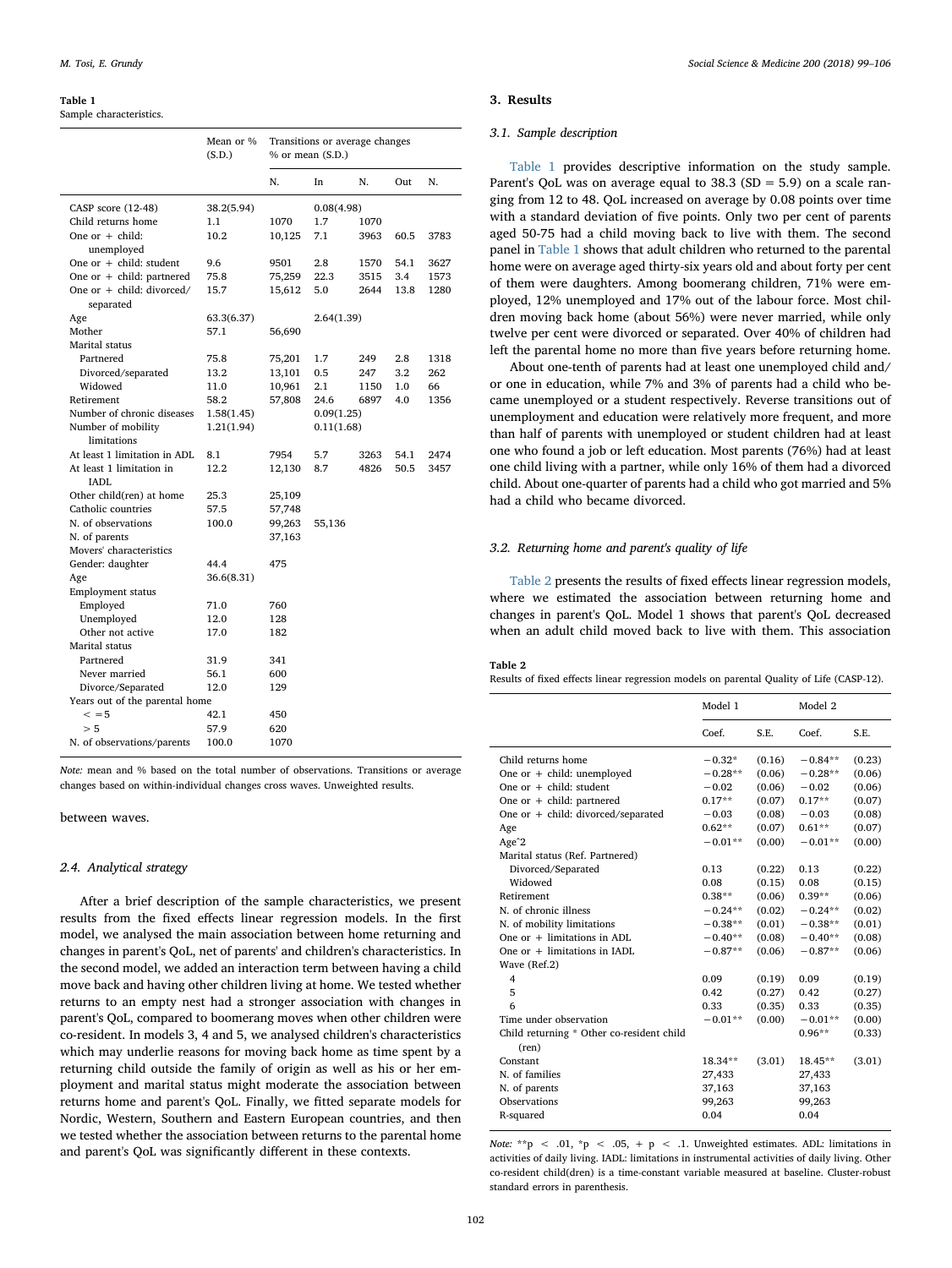held after controlling for children's transitions into unemployment, education, partnership, and divorce/separation. Parents' QoL score decreased by 0.28 points when one of their children became unemployed. By contrast, parents experienced an increase in QoL when a child got married or started cohabiting with a partner. There were no associations between children's transition to divorce/separation and changes in parent's QoL. With regard to parents' health conditions, indicators considered in the analysis were associated with changes in parents' QoL in the expected direction. Increases in number of chronic diseases and mobility limitations as well as starting to have limitation (s) in daily and instrumental activities exerted a significant influence in reducing parents' QoL.

In the second model, we added an interaction term between having at least one child living in the parental home at baseline and having a returning child. The coefficient related to the interaction term is positive, indicating that the negative association between boomerang moves and parent's QoL was lower when another child was living in the parental home. Parent's QoL decreased if children returned to an empty nest, whereas there was no association between returns to the parental home and changes in parent's QoL when other children still lived at home. The size of the coefficients suggests that parent's QoL declined as a child refilled the nest (Coef. = -0.88) to a similar extent as having at least one limitation in instrumental activities (Coef. = -0.87). A likelihood-ratio test confirmed that the second model had a better fit compared to the first one (LR test = 17.7; p-value  $\langle$  .001).

#### 3.3. Movers' characteristics

In [Table 3](#page-4-0) we analysed whether the association between returning home and changes in parent's QoL was moderated by characteristics of the boomerang child. Model 3 shows that declines in parent's QoL were associated with boomerang moves when the mover was unemployed, while there were no associations in case of employed and inactive

#### <span id="page-4-0"></span>Table 3

Results of fixed effects linear regression models on parents' Quality of Life (CASP-12) according to movers' characteristics.

|                                | Model 3  |        | Model 4   |        | Model 5   |        |
|--------------------------------|----------|--------|-----------|--------|-----------|--------|
|                                | Coef.    | S.E.   | Coef.     | S.E.   | Coef.     | S.E.   |
| Movers' characteristics        |          |        |           |        |           |        |
| <b>Employment status</b>       |          |        |           |        |           |        |
| Employed                       | $-0.28$  | (0.20) |           |        |           |        |
| Unemployed                     | $-0.98*$ | (0.49) |           |        |           |        |
| Other not active               | $-0.33$  | (0.38) |           |        |           |        |
| Marital status                 |          |        |           |        |           |        |
| Partnered                      |          |        | $-0.45$   | (0.30) |           |        |
| Never married                  |          |        | $-0.42*$  | (0.21) |           |        |
| Divorced/Separated             |          |        | 0.05      | (0.50) |           |        |
| Years out of the parental home |          |        |           |        |           |        |
| $\leq$ = 5                     |          |        |           |        | $-0.19$   | (0.24) |
| > 5                            |          |        |           |        | $-0.48*$  | (0.23) |
| One or $+$ child:              | $0.18**$ | (0.07) |           |        | $0.17**$  | (0.07) |
| partnered                      |          |        |           |        |           |        |
| One or $+$ child:              | $-0.03$  | (0.08) |           |        | $-0.03$   | (0.08) |
| divorced/                      |          |        |           |        |           |        |
| separated                      |          |        |           |        |           |        |
| One or $+$ child:              |          |        | $-0.28**$ | (0.06) | $-0.28**$ | (0.06) |
| unemployed                     |          |        |           |        |           |        |
| One or $+$ child:              |          |        | $-0.03$   | (0.06) | $-0.02$   | (0.06) |
| student                        |          |        |           |        |           |        |
| Constant                       | 19.73**  | (3.00) | 19.79**   | (3.00) | $21.55**$ | (3.41) |
| N. of families                 | 27,433   |        | 27,433    |        | 27,433    |        |
| N. of parents                  | 37,163   |        | 37,163    |        | 37,163    |        |
| Observations                   | 99,263   |        | 99,263    |        | 99,263    |        |
| R-squared                      | 0.04     |        | 0.04      |        | 0.04      |        |

Note: \*\*p < .01, \*p < .05, + p < .1. Control variables are those presented in [Table 2.](#page-3-1) The reference group of the mover characteristics refers to parents with no returning children. Unweighted estimates. Cluster-robust standard errors in parenthesis.

movers. The size of the coefficients would suggest that boomerang moves due to unemployment (Coef. = -0.98) were strongly associated with parent's QoL, compared to other returns associated with an active (Coef.  $= -0.28$ ) or an inactive (Coef.  $= -0.33$ ) positions in the labour market. However, we formally compared the coefficients using the Wald test and the results indicated that there were no differences between coefficients related to employed, unemployed and inactive children. Similarly, Model 4 indicates that parent's QoL declined as the child who moved back in with them was never married. But the coefficients correlated to partnered  $(Coef. = -0.42)$  and never married  $(Coef. = -0.45)$  children were very similar to each other, suggesting that children's partnership did not affect the association between returns to the parental home and changes in parents' QoL. The Wald test confirmed that there were no differences between coefficients.

In model 5 we examined whether the association between boomerang moves and parents' QoL was influenced by the time the returning child had spent outside the parental home. The results suggest that parents' QoL decreased when one of their children moved back after six or more years of independent living, while there was no association when a child returned home after a shorter period. However, the Wald test indicated that the difference between the coefficients related to short and long-term moves was not significant. Additional analyses revealed no differences by movers' age and sex.

# 3.4. European differences

[Table 4](#page-5-0) presents separate models for Nordic, Western, Southern and Eastern European countries. We found that in Nordic European countries parent's QoL decreased as a child moved back whereas returns to the parental home were not associated with changes in parents' QoL in the other parts of Europe. We also tested whether these differences between country clusters were significant, by including an interaction term between returning home and country group in the analysis. The results of the overall model in [Table 4](#page-5-0) indicate that decreases in parent's QoL were associated with boomerang moves to a greater extent in Nordic than in Western, Southern and Eastern Europe.

## 3.5. Robustness checks

We carried out a number of sensitivity analyses to check the robustness of our results. One of them was performed including lagged (t-1) dummy variables for boomerang moves occurring in short (1 or 2 years between waves) and long term (more than 2 years between waves). This allowed us to test the anticipation effect of returning home on parent's QoL: parent's well-being might decline before a child's return in response to unobserved events related to home-returning behaviour. For example, mental health problems of a child might affect both the decision to return to the parental home ([Sandberg-Thoma](#page-6-20) [et al., 2015](#page-6-20)) and the well-being of parents [\(Knoester, 2003](#page-6-33)). An anticipation effect might be also be due to reverse causality when children return to the parental home as a result of a decline in parent's QoL. However, the results presented in [Table 5](#page-5-1) show that there were no anticipation effects and the results were similar to those presented above. Returns to the parental home were associated with a decline in parent's QoL when the returning child refilled the nest. Model 8 shows that this association was stronger in Nordic than in other European regions, in spite of a marginally significant anticipation effect.

# 4. Discussion

Previous research has investigated various aspects of associations between intergenerational co-residence and parents' mental and physical health [\(Grundy and Murphy, 2017; Lowenstein and Katz, 2005;](#page-6-22) [Maruyama, 2012; Zunzunegui et al., 2001\)](#page-6-22). Two recent studies have shed new light on this association, indicating that co-residing with an adult child is negatively related to parents' depressive symptoms in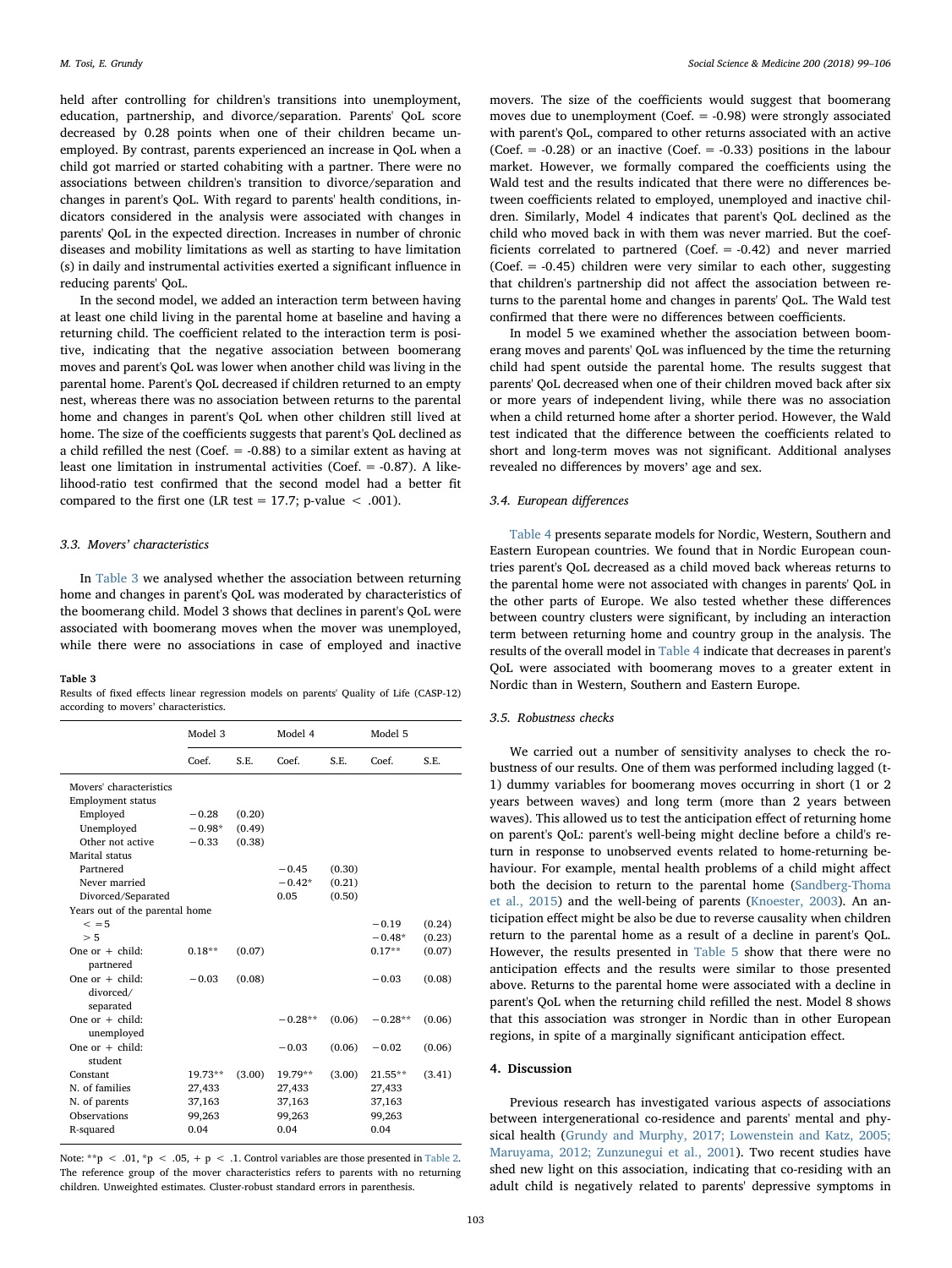#### <span id="page-5-0"></span>Table 4

Results of fixed effects linear regression models on Quality of Life (CASP-12) according to European areas.

|                                                                                                                                                                                  | Nordic                                              |                  | Western                                                 |                  | Southern                                          |                  | Eastern                                            |                  | Overall                                                                                      |                                                |
|----------------------------------------------------------------------------------------------------------------------------------------------------------------------------------|-----------------------------------------------------|------------------|---------------------------------------------------------|------------------|---------------------------------------------------|------------------|----------------------------------------------------|------------------|----------------------------------------------------------------------------------------------|------------------------------------------------|
|                                                                                                                                                                                  | Coef                                                | S.E.             | Coef.                                                   | S.E.             | Coef.                                             | S.E.             | Coef.                                              | S.E.             | Coef.                                                                                        | S.E.                                           |
| Child returns home<br>Child returns * Western<br>Child returns * Southern<br>Child returns * Eastern<br>Constant<br>N. of families<br>N. of parents<br>Observations<br>R-squared | $-1.34**$<br>8.44<br>5387<br>7294<br>19,604<br>0.03 | (0.37)<br>(5.44) | $-0.14$<br>11.98*<br>11,589<br>15,372<br>41.696<br>0.05 | (0.31)<br>(4.85) | 0.00<br>69.12**<br>4640<br>6747<br>17,326<br>0.08 | (0.37)<br>(9.29) | $-0.18$<br>10.47<br>5817<br>7750<br>20,637<br>0.05 | (0.33)<br>(7.14) | $-1.26**$<br>$1.20*$<br>$0.96*$<br>$0.91 +$<br>18.36**<br>27,433<br>37,163<br>99,263<br>0.04 | (0.37)<br>(0.47)<br>(0.48)<br>(0.49)<br>(3.02) |

Note: \*\*p < .01, \*p < .05, + p < .1. Control variables are those presented in [Table 2.](#page-3-1) Nordic countries: Denmark, Sweden, the Netherlands; Western countries: Austria, Germany, France, Switzerland, Belgium and Luxemburg; Southern countries: Italy, Spain, Portugal and Greece; and Eastern European countries: Czech Republic, Poland, Slovenia and Estonia. Unweighted estimates. Cluster-robust standard errors in parenthesis.

#### <span id="page-5-1"></span>Table 5

Results of fixed effects linear regression models on Quality of Life (CASP-12) controlling for anticipation effects.

|                                                                          | Model 6   |        | Model 7               |                  | Model 8              |                  |
|--------------------------------------------------------------------------|-----------|--------|-----------------------|------------------|----------------------|------------------|
|                                                                          | Coef.     | S.E.   | Coef.                 | S.E.             | Coef.                | S.E.             |
| Child returns home<br>Child returns<br>home*other child<br>(ren) at home | $-0.53*$  | (0.26) | $-1.02**$<br>$0.92**$ | (0.31)<br>(0.33) | $-1.44**$            | (0.42)           |
| Child returns * Western<br>Child returns *<br>Southern                   |           |        |                       |                  | $1.26**$<br>$0.88 +$ | (0.46)<br>(0.49) |
| Child returns * Eastern<br>Anticipation effects:                         |           |        |                       |                  | $0.79 +$             | (0.47)           |
| 1 or 2 years before<br>returning home                                    | 0.05      | (0.27) | 0.00                  | (0.27)           | 0.01                 | (0.27)           |
| $+2$ years before<br>returning home                                      | $-0.46$   | (0.32) | $-0.41$               | (0.32)           | $-0.56+$             | (0.32)           |
| Constant                                                                 | $20.20**$ | (3.00) | $20.29**$             | (3.41)           | $20.21**$            | (3.41)           |
| N. of families                                                           | 27,433    |        | 27,433                |                  | 27,433               |                  |
| N. of parents                                                            | 37,163    |        | 37,163                |                  | 37,163               |                  |
| Observations                                                             | 99,263    |        | 99,263                |                  | 99,263               |                  |
| R-squared                                                                | 0.04      |        | 0.04                  |                  | 0.04                 |                  |

Note: \*\*p < .01, \*p < .05, + p < .1. Control variables are those presented in [Table 2.](#page-3-1) Unweighted estimates. Cluster-robust standard errors in parenthesis.

Europe [\(Aranda, 2015; Courtin and Avendano, 2016\)](#page-6-4) but with some geographic variation. In this paper, we extended this literature by analysing a specific pathway to co-residence – boomerang moves – and its association with changes in parent's quality of life. We found that parents' experienced a decline in QoL when one of their children returned to live with them, although, as discussed below, there were variations across European regions and living arrangements.

The findings show that returning home was correlated with a decline in parent's QoL when there were no other children in the parental home. Parents enjoy their independence when their children leave the home, and refilling an empty nest may be regarded as a violation of this life course stage [\(Settersten, 1998; White and Edwards, 1990;](#page-6-34) [VanLaningham et al., 2001](#page-6-34)).

Returns to the parental home were associated with a decline in parent's QoL in Nordic countries where autonomy has a greater value and public support systems facilitate independence of younger and older family generations. By contrast, there was no association in Southern and Eastern European societies where people rely more on the family and shelter is an important form of support that parents provide to their adult children. Similarly to [Aranda \(2015\)](#page-6-4)'s findings showing a positive effect of co-residence on older parents' mental health in Catholic areas of Europe, we found that home returning had a less negative and non-significant association with parent's QoL in Southern

Europe where an interplay between cultural systems and welfare institutions fosters family interdependence. However, we also found no associations in Western European societies where there is a higher heterogeneity in family attitudes and welfare state arrangements. Many other factors related to gender roles, care services and family cultures might explain these results, but the analysis presented here does not allow us to distinguish between cultural and institutional mechanisms. Further research is needed to shed light on country-specific settings, as well as on the role of the recent economic downturn.

We analysed transitions into unemployment and/or divorce/separation as possible confounding factors in the association between returns home and changes in parent's QoL. Parent's QoL decreased when a child became unemployed, and increased when a child started living with a partner. These findings are consistent with the concept of linked lives [\(Elder et al., 2003](#page-6-21)) and previous research findings on the U.S. (Greenfi[eld and Marks, 2006; Milkie et al., 2008; Pillemer et al.,](#page-6-35) [2017\)](#page-6-35). However, these life course factors did not explain the decrease of parents' QoL associated with boomerang moves. Other unobserved factors related to parent-child relationship quality and changes in psychological states of children might confound the association between boomerang moves and parents' well-being. [Ward and Spitze](#page-6-13) [\(2007\),](#page-6-13) for example, found that in the U.S. children moving back home were negatively selected on prior relationship quality, but parents provided housing support to them nonetheless. Our approach based on fixed effects models eliminated the influence of such time-constant selection factors, and additional analyses showed no significant interaction terms between returning home and contact frequency at baseline as an indicator of the strength of parent-child relationships.

We attempted to understand whether movers' characteristics moderated the association between returning home on parental well-being. We found no support for this hypothesis. This is inconsistent with [Aquilino and Supple \(1991\)](#page-6-10)'s results showing that parent-child conflicts and parents' dissatisfaction with living arrangements increased when they lived with an unemployed or divorced child. However, in our sample the number of returns due to unemployment was small and this may mean that we lacked sufficient statistical power to detect any such association.

In interpreting these results a number of limitations need to be considered. Firstly, as indicated above, the number of observations in sub-groups of interest was small and thus our estimates were based on only about one thousand parents who had a returning child. Secondly, rates of initial non-response were high in some cases. We attempted to address possible bias of non-response by repeating the analysis excluding two countries (Belgium and Switzerland) where the initial household response rate was particularly low, and we found similar results. Third, using SHARE data it is possible to examine changes in QoL, but this comes at the cost of sample attrition which was quite high in some countries included in the analysis. Our empirical strategy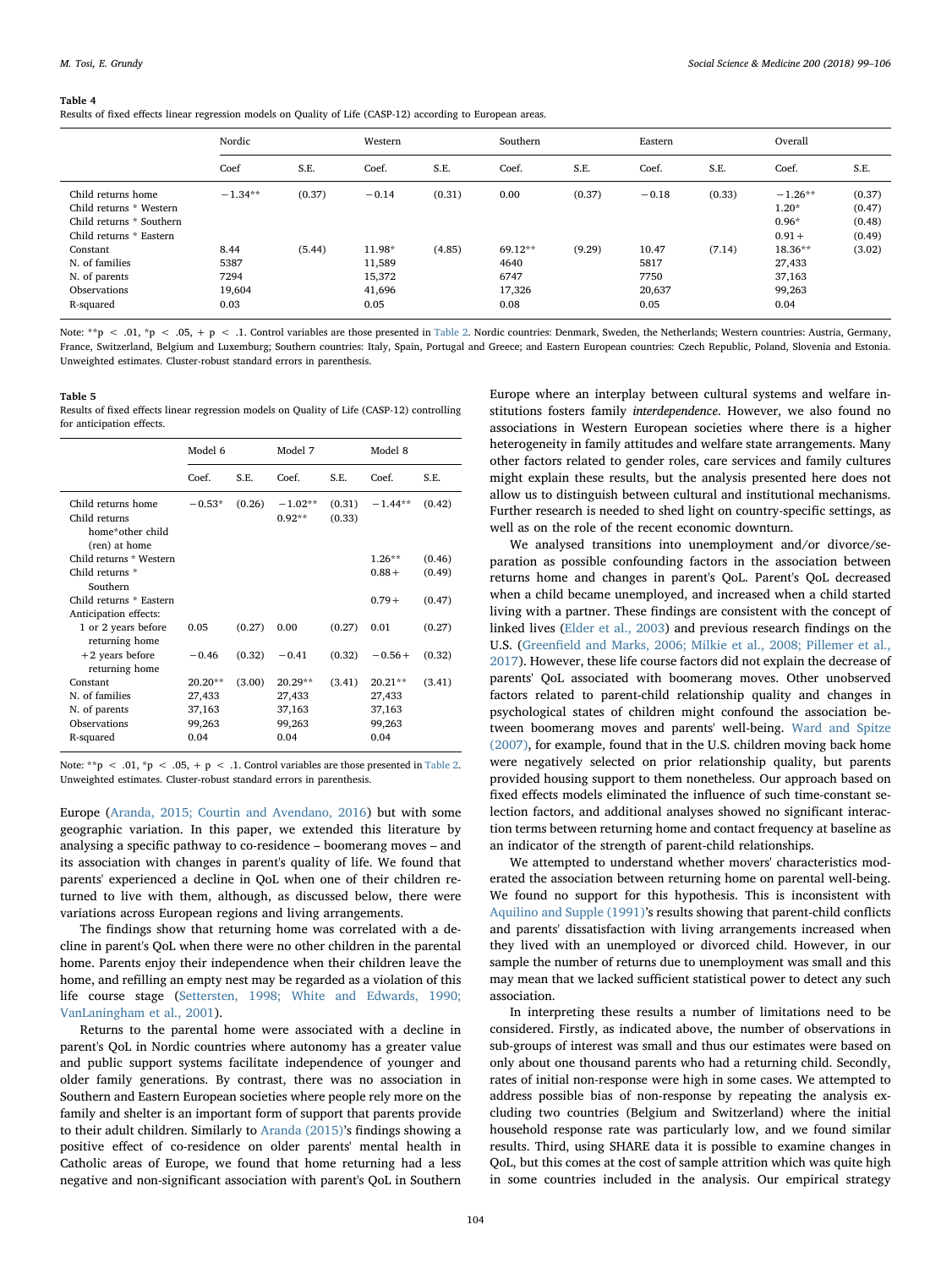considered the time spent by respondents in the observation window to at least partly adjust the results for the possible bias due to unbalanced panel data.

Despite these limitations, the findings showed the importance of considering adult children's residential moves in the analysis of older people's quality of life. In some contexts where family orientations and welfare institutions promote individuals' independence, returning to the parental home may indicate a lack of autonomy which has negative implications for parents' well-being.

# Funding

The research leading to these results has received funding from the European Research Council under the European Union's Seventh Framework Programme (FP7/2007–2013)/ ERC grant agreement n° 324055.

#### References

- <span id="page-6-28"></span>[Aassve, A., Cottini, E., Vitali, A., 2013. Youth prospects in a time of economic recession.](http://refhub.elsevier.com/S0277-9536(18)30016-9/sref1) [Demogr. Res. 29, 949](http://refhub.elsevier.com/S0277-9536(18)30016-9/sref1)–962.
- <span id="page-6-26"></span>[Albertini, M., Tosi, M., Kohli, M., 2017. Parents' housing careers and support for adult](http://refhub.elsevier.com/S0277-9536(18)30016-9/sref2) [children across Europe. Hous. Stud. 1](http://refhub.elsevier.com/S0277-9536(18)30016-9/sref2)–18.
- <span id="page-6-24"></span>[Anttonen, A., Baldock, J., Sipilä, J., 2003. The Young, the Old, and the State: Social Care](http://refhub.elsevier.com/S0277-9536(18)30016-9/sref5) [Systems in Five Industrial Nations. Edward Elgar Publishing](http://refhub.elsevier.com/S0277-9536(18)30016-9/sref5).
- <span id="page-6-10"></span>[Aquilino, W.S., Supple, K.R., 1991. Parent-child relations and parent's satisfaction with](http://refhub.elsevier.com/S0277-9536(18)30016-9/sref6) [living arrangements when adult children live at home. J. Marriage Fam. 53 \(1\),](http://refhub.elsevier.com/S0277-9536(18)30016-9/sref6) 13–[27](http://refhub.elsevier.com/S0277-9536(18)30016-9/sref6).
- <span id="page-6-4"></span>[Aranda, L., 2015. Doubling up: a gift or a shame? Intergenerational households and](http://refhub.elsevier.com/S0277-9536(18)30016-9/sref7) [parental depression of older Europeans. Soc. Sci. Med. 134, 12](http://refhub.elsevier.com/S0277-9536(18)30016-9/sref7)–22.
- <span id="page-6-19"></span>[Arundel, R., Lennartz, C., 2017. Returning to the parental home: boomerang moves of](http://refhub.elsevier.com/S0277-9536(18)30016-9/sref8) [younger adults and the welfare regime context. J. Eur. Soc. Pol. 27 \(3\), 276](http://refhub.elsevier.com/S0277-9536(18)30016-9/sref8)–294.
- <span id="page-6-2"></span>[Billari, F.C., Liefbroer, A.C., 2007. Should I stay or should I go? The impact of age norms](http://refhub.elsevier.com/S0277-9536(18)30016-9/sref9) [on leaving home. Demography 44 \(1\), 181](http://refhub.elsevier.com/S0277-9536(18)30016-9/sref9)–198.
- <span id="page-6-31"></span>[Blane, D., Netuveli, G., Montgomery, S.M., 2008. Quality of life, health and physiological](http://refhub.elsevier.com/S0277-9536(18)30016-9/sref10) [status and change at older ages. Soc. Sci. Med. 66 \(7\), 1579](http://refhub.elsevier.com/S0277-9536(18)30016-9/sref10)–1587.
- <span id="page-6-32"></span>[Bond, M.J., Clark, M.S., Davies, S., 2003. The quality of life of spouse dementia care](http://refhub.elsevier.com/S0277-9536(18)30016-9/sref11)[givers: changes associated with yielding to formal care and widowhood. Soc. Sci.](http://refhub.elsevier.com/S0277-9536(18)30016-9/sref11) [Med. 57 \(12\), 2385](http://refhub.elsevier.com/S0277-9536(18)30016-9/sref11)–2395.
- <span id="page-6-29"></span>[Börsch-Supan, A., Brandt, M., Hunkler, C., Kneip, T., Korbmacher, J., Malter, F., ... Zuber,](http://refhub.elsevier.com/S0277-9536(18)30016-9/sref12) S., 2013. Data resource profi[le: the Survey of health, ageing and retirement in Europe](http://refhub.elsevier.com/S0277-9536(18)30016-9/sref12) [\(SHARE\). Int. J. Epidemiol. 42 \(4\), 992](http://refhub.elsevier.com/S0277-9536(18)30016-9/sref12)–1001.
- <span id="page-6-11"></span>[Connell, J., O'Cathain, A., Brazier, J., 2014. Measuring quality of life in mental health: are](http://refhub.elsevier.com/S0277-9536(18)30016-9/sref13) [we asking the right questions? Soc. Sci. Med. 120, 12](http://refhub.elsevier.com/S0277-9536(18)30016-9/sref13)–20.
- [Copp, J.E., Giordano, P.C., Longmore, M.A., Manning, W.D., 2017. Living with parents](http://refhub.elsevier.com/S0277-9536(18)30016-9/sref14) [and emerging adults' depressive symptoms. J. Fam. Issues. 38 \(16\), 2254](http://refhub.elsevier.com/S0277-9536(18)30016-9/sref14)–2276 2017. [Courtin, E., Avendano, M., 2016. Under one roof: the e](http://refhub.elsevier.com/S0277-9536(18)30016-9/sref15)ffect of co-residing with adult
- <span id="page-6-0"></span>[children on depression in later life. Soc. Sci. Med. 168, 140](http://refhub.elsevier.com/S0277-9536(18)30016-9/sref15)–149. [Da Vanzo, J., Goldscheider, F.K., 1990. Coming home again: returns to the parental home](http://refhub.elsevier.com/S0277-9536(18)30016-9/sref16) [of young adults. Popul. Stud. 44 \(2\), 241](http://refhub.elsevier.com/S0277-9536(18)30016-9/sref16)–255.
- Davis, E.M., Kim, K., Fingerman, K.L., 2016. Is an empty nest Best?: coresidence with adult children and parental marital quality before and after the great recession. J. Geol. B: Psychological Sciences and Social Sciences, gbw022. [http://dx.doi.org/10.](http://dx.doi.org/10.1093/geronb/gbw022) [1093/geronb/gbw022](http://dx.doi.org/10.1093/geronb/gbw022).
- <span id="page-6-5"></span>Do, Y.K., Malhotra, C., 2012. The eff[ect of coresidence with an adult child on depressive](http://refhub.elsevier.com/S0277-9536(18)30016-9/sref18) [symptoms among older widowed women in South Korea: an instrumental variables](http://refhub.elsevier.com/S0277-9536(18)30016-9/sref18) [estimation. J. Gerontol. B Psychol. Sci. Soc. Sci. 67 \(3\), 384](http://refhub.elsevier.com/S0277-9536(18)30016-9/sref18)–391.
- Duncan, S., Pfau-Effi[nger, B., 2012. Gender, Economy and Culture in the European Union.](http://refhub.elsevier.com/S0277-9536(18)30016-9/sref19) [Routledge](http://refhub.elsevier.com/S0277-9536(18)30016-9/sref19).
- <span id="page-6-21"></span>[Elder Jr., G.H., Johnson, M.K., Crosnoe, R., 2003. The Emergence and Development of](http://refhub.elsevier.com/S0277-9536(18)30016-9/sref20) [Life Course Theory. In Handbook of the Life Course. Springer, US, pp. 3](http://refhub.elsevier.com/S0277-9536(18)30016-9/sref20)–19.
- [Esping-Andersen, G., 1990. The Three Worlds of Welfare Capitalism. Princeton University](http://refhub.elsevier.com/S0277-9536(18)30016-9/sref21) [Press, New Jersey](http://refhub.elsevier.com/S0277-9536(18)30016-9/sref21).
- [Fingerman, K.L., Cheng, Y.P., Wesselmann, E.D., Zarit, S., Furstenberg, F., Birditt, K.S.,](http://refhub.elsevier.com/S0277-9536(18)30016-9/sref22) 2012. [Helicopter parents and landing pad kids: intense parental support of grown](http://refhub.elsevier.com/S0277-9536(18)30016-9/sref22) [children. J. Marriage Fam. 74 \(4\), 880](http://refhub.elsevier.com/S0277-9536(18)30016-9/sref22)–896.
- [Gram-Hanssen, K., Bech-Danielsen, C., 2008. Home dissolution: what happens after se](http://refhub.elsevier.com/S0277-9536(18)30016-9/sref23)[paration? Hous. Stud. 23 \(3\), 507](http://refhub.elsevier.com/S0277-9536(18)30016-9/sref23)–522.
- <span id="page-6-35"></span>Greenfi[eld, E.A., Marks, N.F., 2006. Linked Lives: adult children's problems and their](http://refhub.elsevier.com/S0277-9536(18)30016-9/sref24)
- [parents' psychological and relational well-being. J. Marriage Fam. 68 \(2\), 442](http://refhub.elsevier.com/S0277-9536(18)30016-9/sref24)–454. [Grundy, E., 2000. Co-residence of mid-life children with their elderly parents in England](http://refhub.elsevier.com/S0277-9536(18)30016-9/sref1a) [and Wales: changes between 1981 and 1991. Popul. Stud. 54 \(2\), 193](http://refhub.elsevier.com/S0277-9536(18)30016-9/sref1a)–206.
- <span id="page-6-22"></span>Grundy, E., Murphy, M., 2017. Coresidence with a child and happiness among older widows in Europe: does gender of the child matter? Popul. Space Place. [http://dx.doi.](http://dx.doi.org/10.1002/psp.2102) [org/10.1002/psp.2102](http://dx.doi.org/10.1002/psp.2102).
- [Guzzo, K.B., 2016. Do young mothers and fathers di](http://refhub.elsevier.com/S0277-9536(18)30016-9/sref25)ffer in the likelihood of returning [home? J. Marriage Fam. 78 \(5\), 1332](http://refhub.elsevier.com/S0277-9536(18)30016-9/sref25)–1351.
- <span id="page-6-30"></span>[Hyde, M., Wiggins, R.D., Higgs, P., Blane, D.B., 2003. A measure of quality of life in early](http://refhub.elsevier.com/S0277-9536(18)30016-9/sref27) [old age: the theory, development and properties of a needs satisfaction model \(CASP-](http://refhub.elsevier.com/S0277-9536(18)30016-9/sref27)[19\). Aging Ment. Health 7 \(3\), 186](http://refhub.elsevier.com/S0277-9536(18)30016-9/sref27)–194.
- <span id="page-6-23"></span>[Inglehart, R., 2015. The Silent Revolution: Changing Values and Political Styles Among](http://refhub.elsevier.com/S0277-9536(18)30016-9/sref28) [Western Publics. Princeton University Press.](http://refhub.elsevier.com/S0277-9536(18)30016-9/sref28)
- [Jappens, M., Van Bavel, J., 2012. Regional family norms and child care by grandparents](http://refhub.elsevier.com/S0277-9536(18)30016-9/sref29) [in Europe. Demogr. Res. 27 \(4\), 85.](http://refhub.elsevier.com/S0277-9536(18)30016-9/sref29)
- <span id="page-6-7"></span>[Johar, M., Maruyama, S., 2014. Does coresidence improve an elderly parent's health? J.](http://refhub.elsevier.com/S0277-9536(18)30016-9/sref30) [Appl. Econom. 29 \(6\), 965](http://refhub.elsevier.com/S0277-9536(18)30016-9/sref30)–983.
- [Kalmijn, M., De Graaf, P.M., 2012. Life course changes of children and well-being of](http://refhub.elsevier.com/S0277-9536(18)30016-9/sref31) [parents. J. Marriage Fam. 74 \(2\), 269](http://refhub.elsevier.com/S0277-9536(18)30016-9/sref31)–280.
- <span id="page-6-16"></span>Kleinepier, T., Berrington, A., Stoeldraijer, L., 2017. Ethnic differences in returning home: explanations from a life course perspective. J. Marriage Fam. [http://dx.doi.org/10.](http://dx.doi.org/10.1111/jomf.12399) [1111/jomf.12399.](http://dx.doi.org/10.1111/jomf.12399)
- <span id="page-6-33"></span>[Knoester, C., 2003. Transitions in young adulthood and the relationship between parent](http://refhub.elsevier.com/S0277-9536(18)30016-9/sref33) and off[spring well-being. Soc. Forces 81 \(4\), 1431](http://refhub.elsevier.com/S0277-9536(18)30016-9/sref33)–1457.
- <span id="page-6-9"></span>[Lowenstein, A., Katz, R., 2005. Living arrangements, family solidarity and life satisfaction](http://refhub.elsevier.com/S0277-9536(18)30016-9/sref34) [of two generations of immigrants in Israel. Ageing Soc. 25 \(05\), 749](http://refhub.elsevier.com/S0277-9536(18)30016-9/sref34)–767.
- <span id="page-6-27"></span>[Mair, C.A., 2013. Family ties and health cross-nationally: the contextualizing role of fa](http://refhub.elsevier.com/S0277-9536(18)30016-9/sref35)[milistic culture and public pension spending in Europe. J. Gerontol. B Psychol. Sci.](http://refhub.elsevier.com/S0277-9536(18)30016-9/sref35) [Soc. Sci. 68 \(6\), 984](http://refhub.elsevier.com/S0277-9536(18)30016-9/sref35)–996.
- <span id="page-6-8"></span>Maruyama, S., 2012. Inter Vivos Health Transfers: Final Days of Japanese Elderly Parents. UNSW Australian School of Business Research Paper No. 2012ECON20. Available at: SSRN: [https://doi.org/10.2139/ssrn.2028711.](https://doi.org/10.2139/ssrn.2028711)
- [Michielin, F., Mulder, C.H., Zorlu, A., 2008. Distance to parents and geographical mo](http://refhub.elsevier.com/S0277-9536(18)30016-9/sref37)[bility. Popul. Space Place 14 \(4\), 327](http://refhub.elsevier.com/S0277-9536(18)30016-9/sref37)–345.
- [Milkie, M.A., Bierman, A., Schieman, S., 2008. How adult children in](http://refhub.elsevier.com/S0277-9536(18)30016-9/sref38)fluence older par[ents' mental health: integrating stress-process and life-course perspectives. Soc.](http://refhub.elsevier.com/S0277-9536(18)30016-9/sref38) [Psychol. Q. 71 \(1\), 86](http://refhub.elsevier.com/S0277-9536(18)30016-9/sref38)–105.
- [Mitchell, B.A., Gee, E.M., 1996. "Boomerang kids" and midlife parental marital satisfac](http://refhub.elsevier.com/S0277-9536(18)30016-9/sref39)[tion. Fam. Relat. 442](http://refhub.elsevier.com/S0277-9536(18)30016-9/sref39)–448.
- <span id="page-6-12"></span>Mitchell, [B., 2006. The Boomerang Age: Transitions to Adulthood in Families.](http://refhub.elsevier.com/S0277-9536(18)30016-9/sref67) [Transaction, New Brunswick, NJ](http://refhub.elsevier.com/S0277-9536(18)30016-9/sref67).
- [Mulder, C.H., Billari, F.C., 2010. Homeownership regimes and low fertility. Hous. Stud.](http://refhub.elsevier.com/S0277-9536(18)30016-9/sref40) [25 \(4\), 527](http://refhub.elsevier.com/S0277-9536(18)30016-9/sref40)–541.
- <span id="page-6-1"></span>[Mykyta, L., Macartney, S., 2012. Sharing a Household: Household Composition and](http://refhub.elsevier.com/S0277-9536(18)30016-9/sref41) Economic Well-being: 2007–[2010. Current Population Report, US Census Bureau.](http://refhub.elsevier.com/S0277-9536(18)30016-9/sref41) [June.](http://refhub.elsevier.com/S0277-9536(18)30016-9/sref41)
- <span id="page-6-25"></span>[Oinonen, E., 2008. Families in Converging Europe: a Comparison of Forms, Structures and](http://refhub.elsevier.com/S0277-9536(18)30016-9/sref42) [Ideals. Springer.](http://refhub.elsevier.com/S0277-9536(18)30016-9/sref42)
- [Pillemer, K., Munsch, C.L., Fuller-Rowell, T., Ri](http://refhub.elsevier.com/S0277-9536(18)30016-9/sref43)ffin, C., Suitor, J.J., 2012. Ambivalence toward adult children: diff[erences between mothers and fathers. J. Marriage Fam. 74](http://refhub.elsevier.com/S0277-9536(18)30016-9/sref43) [\(5\), 1101](http://refhub.elsevier.com/S0277-9536(18)30016-9/sref43)–1113.

Pillemer, K., Suitor, J.J., Riffi[n, C., Gilligan, M., 2017. Adult Children's problems and](http://refhub.elsevier.com/S0277-9536(18)30016-9/sref44) [mothers' well-being: does parental favoritism matter? Res. Aging 39 \(3\), 375](http://refhub.elsevier.com/S0277-9536(18)30016-9/sref44)–395.

- [Reher, D.S., 1998. Family ties in western Europe: persistent contrasts. Population and](http://refhub.elsevier.com/S0277-9536(18)30016-9/sref45) [development review. pp. 203](http://refhub.elsevier.com/S0277-9536(18)30016-9/sref45)–234.
- <span id="page-6-3"></span>[Russell, D., 2009. Living arrangements, social integration, and loneliness in later life: the](http://refhub.elsevier.com/S0277-9536(18)30016-9/sref46) [case of physical disability. J. Health Soc. Behav. 50 \(4\), 460](http://refhub.elsevier.com/S0277-9536(18)30016-9/sref46)–475.
- [Russell, D., Taylor, J., 2009. Living alone and depressive symptoms: the in](http://refhub.elsevier.com/S0277-9536(18)30016-9/sref47)fluence of [gender, physical disability, and social support among Hispanic and non-Hispanic](http://refhub.elsevier.com/S0277-9536(18)30016-9/sref47) [older adults. J. Gerontol. B Psychol. Sci. Soc. Sci. 64 \(1\), 95](http://refhub.elsevier.com/S0277-9536(18)30016-9/sref47)–104.
- <span id="page-6-20"></span>[Sandberg-Thoma, S.E., Snyder, A.R., Jang, B.J., 2015. Exiting and returning to the par](http://refhub.elsevier.com/S0277-9536(18)30016-9/sref48)[ental home for boomerang kids. J. Marriage Fam. 77 \(3\), 806](http://refhub.elsevier.com/S0277-9536(18)30016-9/sref48)–818.
- <span id="page-6-34"></span>[Settersten Jr., R.A., 1998. A time to leave home and a time never to return? Age con](http://refhub.elsevier.com/S0277-9536(18)30016-9/sref49)[straints on the living arrangements of young adults. Soc. Forces 76 \(4\), 1373](http://refhub.elsevier.com/S0277-9536(18)30016-9/sref49)–1400.

[Shanahan, M.J., 2000. Pathways to adulthood in changing societies: variability and](http://refhub.elsevier.com/S0277-9536(18)30016-9/sref50) [mechanisms in life course perspective. Annu. Rev. Sociol. 26 \(1\), 667](http://refhub.elsevier.com/S0277-9536(18)30016-9/sref50)–692.

- [Silverstein, M., Bengtson, V.L., 1994. Does intergenerational social support in](http://refhub.elsevier.com/S0277-9536(18)30016-9/sref51)fluence the [psychological well-being of older parents? The contingencies of declining health and](http://refhub.elsevier.com/S0277-9536(18)30016-9/sref51) [widowhood. Soc. Sci. Med. 38 \(7\), 943](http://refhub.elsevier.com/S0277-9536(18)30016-9/sref51)–957.
- [Silverstein, M., Cong, Z., Li, S., 2006. Intergenerational transfers and living arrangements](http://refhub.elsevier.com/S0277-9536(18)30016-9/sref52) [of older people in rural China: consequences for psychological well-being. J.](http://refhub.elsevier.com/S0277-9536(18)30016-9/sref52) [Gerontol. B Psychol. Sci. Soc. Sci. 61 \(5\), S256](http://refhub.elsevier.com/S0277-9536(18)30016-9/sref52)–S266.
- [Sim, J., Bartlam, B., Bernard, M., 2011. The CASP-19 as a measure of quality of life in old](http://refhub.elsevier.com/S0277-9536(18)30016-9/sref53) [age: evaluation of its use in a retirement community. Qual. Life Res. 20 \(7\),](http://refhub.elsevier.com/S0277-9536(18)30016-9/sref53) 997–[1004.](http://refhub.elsevier.com/S0277-9536(18)30016-9/sref53)
- <span id="page-6-17"></span>[Smits, A., Van Gaalen, R.I., Mulder, C.H., 2010. Parent](http://refhub.elsevier.com/S0277-9536(18)30016-9/sref68)–child coresidence: Who moves in [with whom and for whose needs? J. Marriage Fam. 74 \(4\), 1022](http://refhub.elsevier.com/S0277-9536(18)30016-9/sref68)–1033.
- <span id="page-6-15"></span>[South, S.J., Lei, L., 2015. Failures-to-launch and boomerang kids: contemporary de](http://refhub.elsevier.com/S0277-9536(18)30016-9/sref54)[terminants of leaving and returning to the parental home. Soc. Forces 94 \(2\),](http://refhub.elsevier.com/S0277-9536(18)30016-9/sref54) 863–[890](http://refhub.elsevier.com/S0277-9536(18)30016-9/sref54).
- <span id="page-6-18"></span>Stone, [J., Berrington, A., Falkingham, J., 2011. The changing determinants of UK young](http://refhub.elsevier.com/S0277-9536(18)30016-9/sref55) [adults' living arrangements. Demogr. Res. 25 \(20\), 629](http://refhub.elsevier.com/S0277-9536(18)30016-9/sref55)–666.
- [Stone, J., Berrington, A., Falkingham, J., 2014. Gender, turning points, and boomerangs:](http://refhub.elsevier.com/S0277-9536(18)30016-9/sref56) [returning home in young adulthood in Great Britain. Demography 51 \(1\), 257.](http://refhub.elsevier.com/S0277-9536(18)30016-9/sref56)
- <span id="page-6-6"></span>[Teerawichitchainan, B., Pothisiri, W., Long, G.T., 2015. How do living arrangements and](http://refhub.elsevier.com/S0277-9536(18)30016-9/sref57) [intergenerational support matter for psychological health of elderly parents?](http://refhub.elsevier.com/S0277-9536(18)30016-9/sref57) [Evidence from Myanmar, Vietnam, and Thailand. Soc. Sci. Med. 136, 106](http://refhub.elsevier.com/S0277-9536(18)30016-9/sref57)–116.
- [Tosi, M., 2017. Age norms, family relationships, and home-leaving in Italy. Demogr. Res.](http://refhub.elsevier.com/S0277-9536(18)30016-9/sref58) [36, 281](http://refhub.elsevier.com/S0277-9536(18)30016-9/sref58).
- [Umberson, D., Gove, W.R., 1989. Parenthood and psychological well-being theory,](http://refhub.elsevier.com/S0277-9536(18)30016-9/sref59) [measurement, and stage in the family life course. J. Fam. Issues 10 \(4\), 440](http://refhub.elsevier.com/S0277-9536(18)30016-9/sref59)–462.
- [VanLaningham, J., Johnson, D.R., Amato, P., 2001. Marital happiness, marital duration,](http://refhub.elsevier.com/S0277-9536(18)30016-9/sref3a) [and the U-shaped curve: Evidence from a](http://refhub.elsevier.com/S0277-9536(18)30016-9/sref3a) five-wave panel study. Soc. Forces 79 (4), 1313–[1341](http://refhub.elsevier.com/S0277-9536(18)30016-9/sref3a).
- <span id="page-6-14"></span>[Ward, R.A., Spitze, G.D., 2004. Marital implications of parent](http://refhub.elsevier.com/S0277-9536(18)30016-9/sref60)–adult child coresidence: a [longitudinal view. J. Gerontol. B Psychol. Sci. Soc. Sci. 59 \(1\), S2](http://refhub.elsevier.com/S0277-9536(18)30016-9/sref60)–S8.
- <span id="page-6-13"></span>[Ward, R.A., Spitze, G.D., 2007. Nestleaving and coresidence by young adult children: the](http://refhub.elsevier.com/S0277-9536(18)30016-9/sref61)